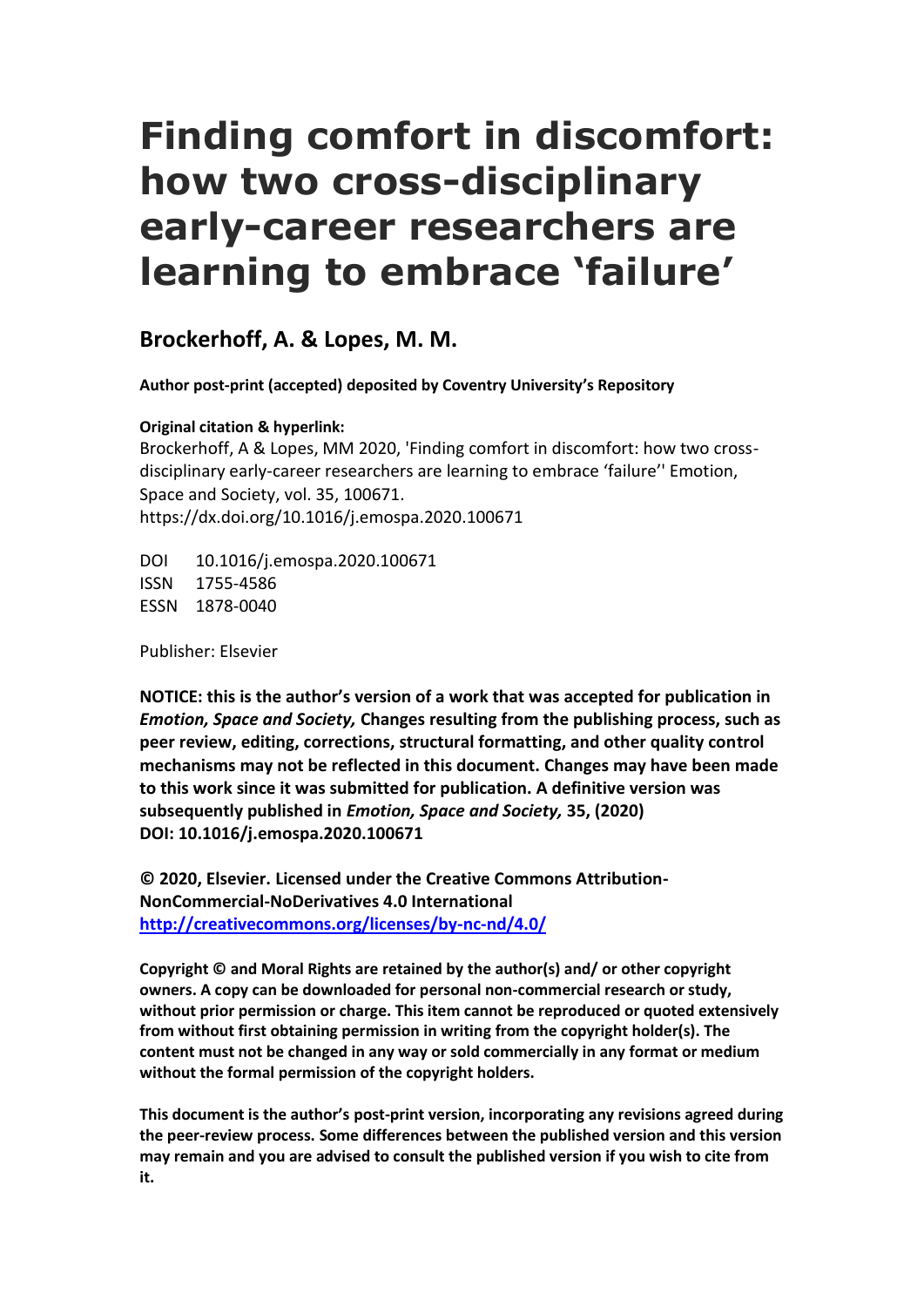## **Finding comfort in discomfort: how two cross-disciplinary early-career researchers are learning to embrace 'failure'**

 Failure is implicit in trying something new, trying new paths (Harrowell et al. 2018), it accompanies our lives, shapes our experiences and "it mostly […] feels like shit" (O'Gorman and paths into academia, focusing on how our experiences of 'failures' are intertwined with feelings of shame, fear or disappointment. We thus turn our attention towards the "cluster of affective modes that have been associated with failure" (Halberstam, 2011: 23). In this intervention, we join those whose voices seek to move beyond the individualising negative affects often associated with failures towards recognising the productive and insurgent potential of failures. Or, to chime with Halberstam: "failure loves company" (p. 121). As such, we want to share how failures have been of discomfort and comfort associated with our failures. In addition, we want to outline why, as we Werry, 2012, p.1). In this intervention, we, two early career researchers (ECRs), reflect on our constant companion to our academic journeys so far and reflect on our own embodied experiences continue along our academic paths, we may choose to seek out, embrace and celebrate failures.

 In our experience, academic norms and conventions contribute to a demarcation of bodies into those who belong and those who do not. Bodies – which we understand as 'brain-body-world entanglements' (Blackman, 2012) – reflect the complex, heterogeneous and shifting processes of *becoming* (and not just being) in the world. In other words, becoming in the world entails a multitude of simultaneous encounters and processes, which continuously shape our bodies as assemblages of such entanglements. Through multiple entanglements of academic spaces and conventions, we – as ECRs and cross-disciplinary scholars – have become 'messy bodies'. We have moved in student and scholarly spaces and transited through different disciplines . To varying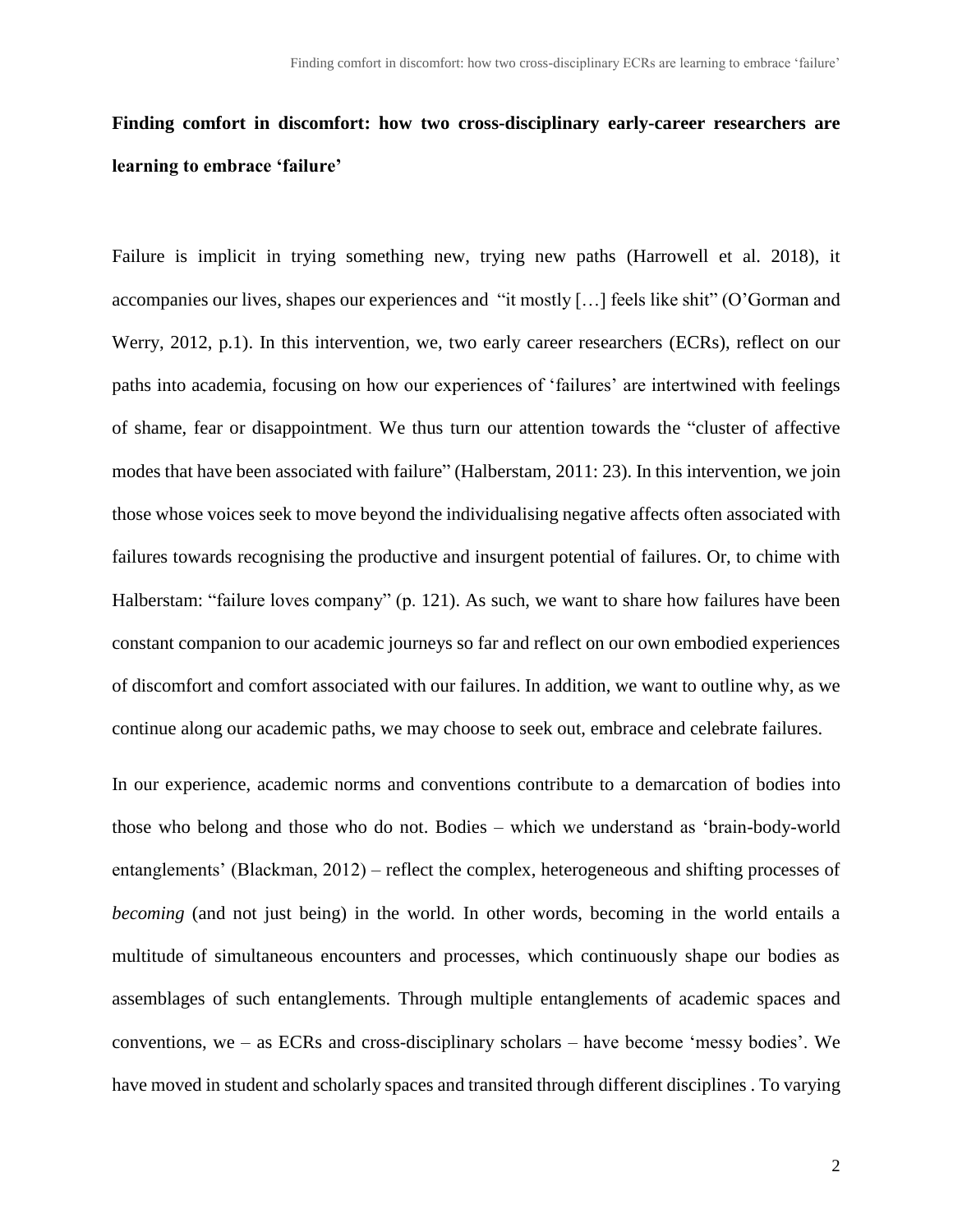degrees, our bodies are bodies that are expected to belong to such scholarly and disciplinary spaces and normativities. Understanding our bodies as assemblages has sensitised us to the situated and temporal nature of these demarcations of our bodies (Blackman and Venn, 2010; Blackman, 2012; Wolfe, 2017).

 Ahmed (2014) argues that comfort stems from an established social space allowing bodies to fit into it. Discomfort, on the other hand, is "the feeling of disorientation: one's body out of place, awkward, unsettled" (2014: 148). As a result, spaces are welcoming to those who are able – and willing – to conform to their rules and norms. However, as early career researchers who work cross-disciplinarily, our bodies do not conform, we are often 'out of place'. Besides working across disciplines and beginning academic journeys, other factors, such as race, socio-economic background, perceived prestige of department, etc. play a crucial part in *becoming* in academia with huge variations in different countries. To us, fitting in social spaces of academia appears less ambiguous when operating from a more established positioning in academic structures or from within the centre ground of academic disciplines. And although we recognize that 'fitting in' is more the exception than the rule, a hegemonic, sanitizing narrative of 'becoming the ideal type of academic' – often associated with whiteness and extreme entrepreneurial capability – pervades the spaces of academia (see also Ablett et al., 2019). Our messy bodies do not seem to reflect the normativities that have come to make messiness in academic spaces unacceptable. So unacceptable, in fact, that we embody messiness as 'failures' (Harrowell et al., 2018).

 As a result, academic narratives and performances rarely reflect any experiences of messiness (cf. a university apparatus that incites us to never feel good enough in relation to its measures of performance (Wolfe and Mayes, 2019). More often than not we as academics (consciously or Punch, 2012; Avner et al., 2014; Fitzpatrick and Longley, 2014). As academics, we thus perpetuate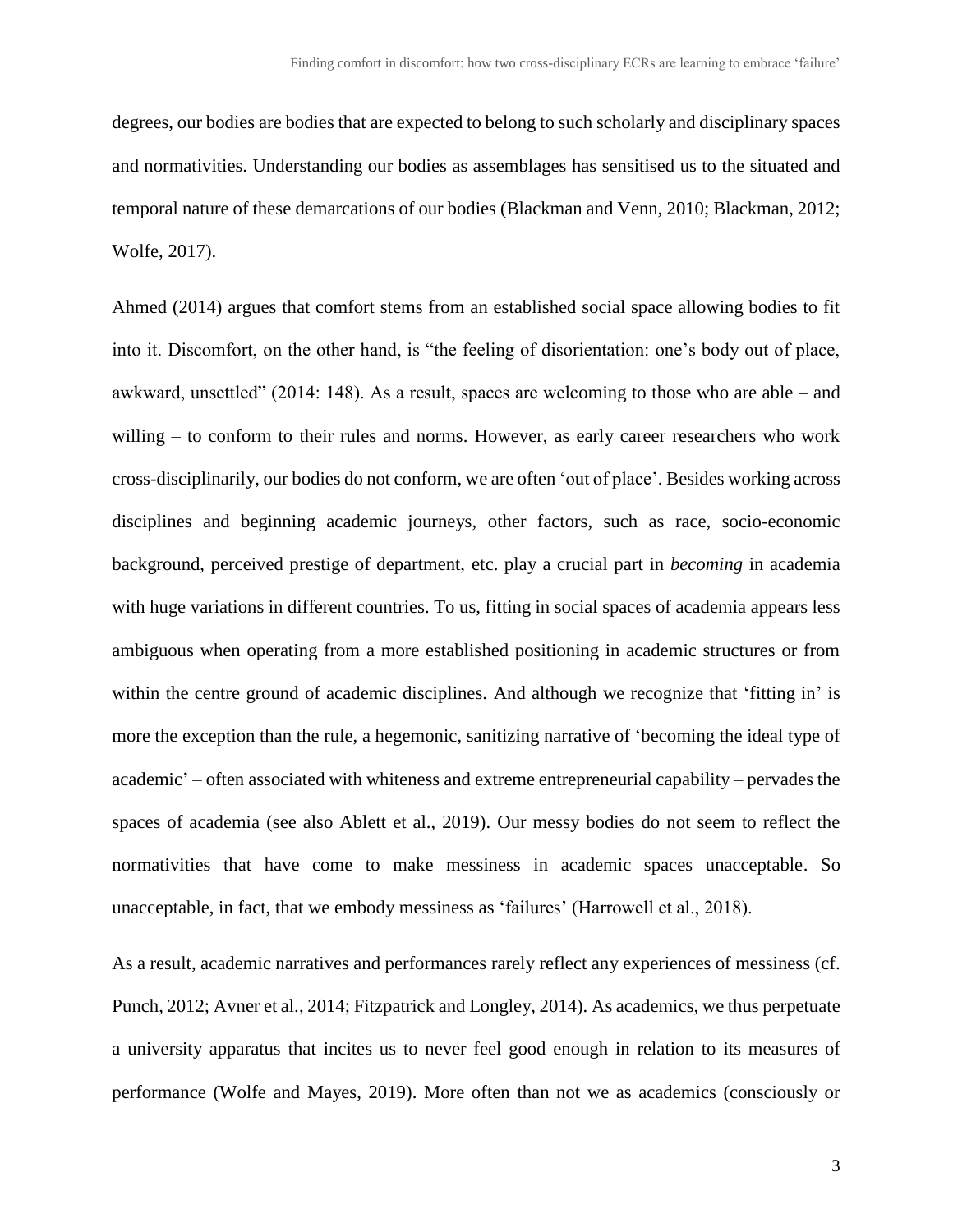unconsciously) align with these affective and affiliating assemblages by reorienting our interests, languages and practices. In this piece we reflect on four significant experiences as cross- disciplinary ECRs in relation to such academic landscape and its implication for us as 'messy bodies'. We highlight how in certain academic spaces experiences of 'failure' are interwoven with with feelings of (dis)comfort.

 Critical incidents are significant events that are esteemed as meaningful by those who experience as significant (Tripp, 1993; Cope and Watts, 2000). To advance our insights, we first wrote individual introspections of experiences of comfort and discomfort during our academic journeys to date. We shared these with one another and identified two for each of us to shape and illustrate the arguments of this piece. The incidents cover a range of scenarios in the journey of cross- disciplinary ECRs: attending a lecture, presenting in a conference, participating in an intensive course, and daily departmental life. We start with two critical incidents marked by discomfort. them and encompass emotional intensities; in fact, emotions are often what makes them stand out

 Critical incident number 1: *Towards the end of my PhD studies, I attended a lecture with a were related to my doctoral project exploring activism in a gentrifying inner-city area in Latin America. The lecture was very interesting and inspiring. In fact, it was so interesting and inspiring that I felt the urge to ask a question, which is something I never do out of fear I will mess up somehow. But, this time, for some reason I thought I could just do it. It was a friendly environment; the lecturer was very welcoming. So, I got the microphone and presented myself as PhD student and affects in public space. In the answer, the lecturer mentioned that they had focused on*  emotions and public spaces elsewhere but maybe not in that specific presentation. The lecturer *renowned international anthropologist on the themes of space, justice, and diversity. These topics at a business school in the marketing section. I then asked my question about the role of emotions*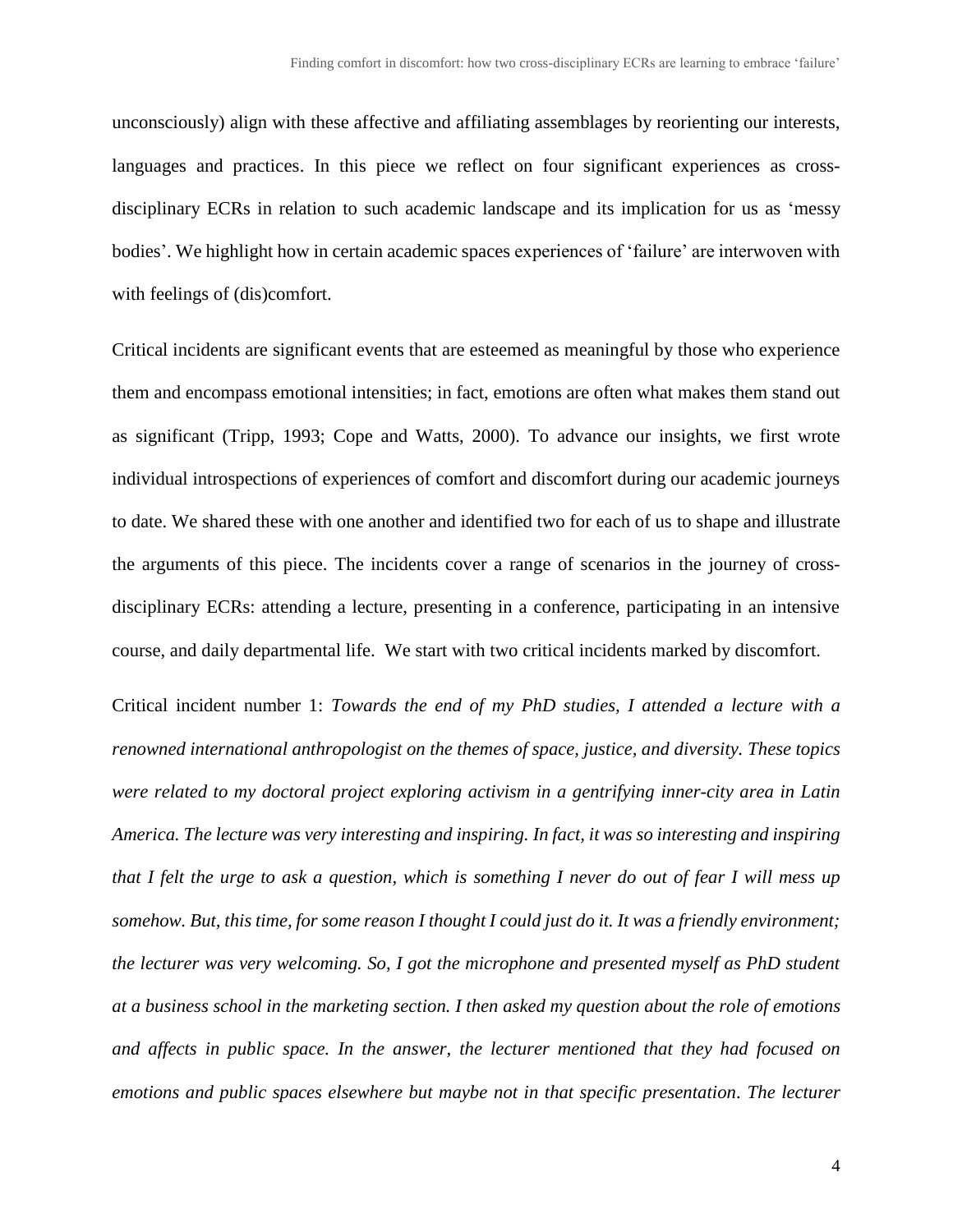*suggested I could read a chapter of their book about the theme, also highlighting the work of other read the works they referred to but I felt I should have known these works better. In short, I felt I had messed up. I had made a fool of myself and felt ashamed. To make things worse, the event was being recorded and the video would be online in a couple of days for everyone to see. I could only hope few people would ever watch it. academics on the subject. Through the lecturer's reply, I felt I had made a big gaffe. I had actually* 

 *This incident was so unsettling for me that I was never able to watch the video. I searched for it and found it, but I did not watch it. I just could not do it. Then, when I started discussing my experiences of academic 'failures' with my co-author for this piece, I knew that this experience would be the perfect example. I had failed and there was recorded evidence of it. So almost a year after the lecture, I finally had the courage to watch the video. It was unsettling with the growing anticipation of my 'special appearance'. After more than one hour, there I was – I got up, I*  when I was watching the video, I actually did not feel I had made a completely fool of myself. It  *was unsettling to think how I have recalled that experience as a big 'failure'. I admit that I have explained the intense feeling of discomfort I associated to this experience. The lecturer's response finishes like this: I am not sure how to integrate the sort of theoretical […] with the more practical planning side of what we are designing for. And I think that is the difference between marketing and someone who is a planner here. presented myself, asked the question, and engaged in the answer with the lecturer. Shockingly, also felt a great relief. I then watched the moment of the question and answer again, and again. Throughout the interaction and in the end of the conversation, I started to notice what could have* 

 The lecturer ends by highlighting the difference between 'someone who is a planner here' and me, a 'marketer'. This remark contrasts me to others in the room; I became someone who does not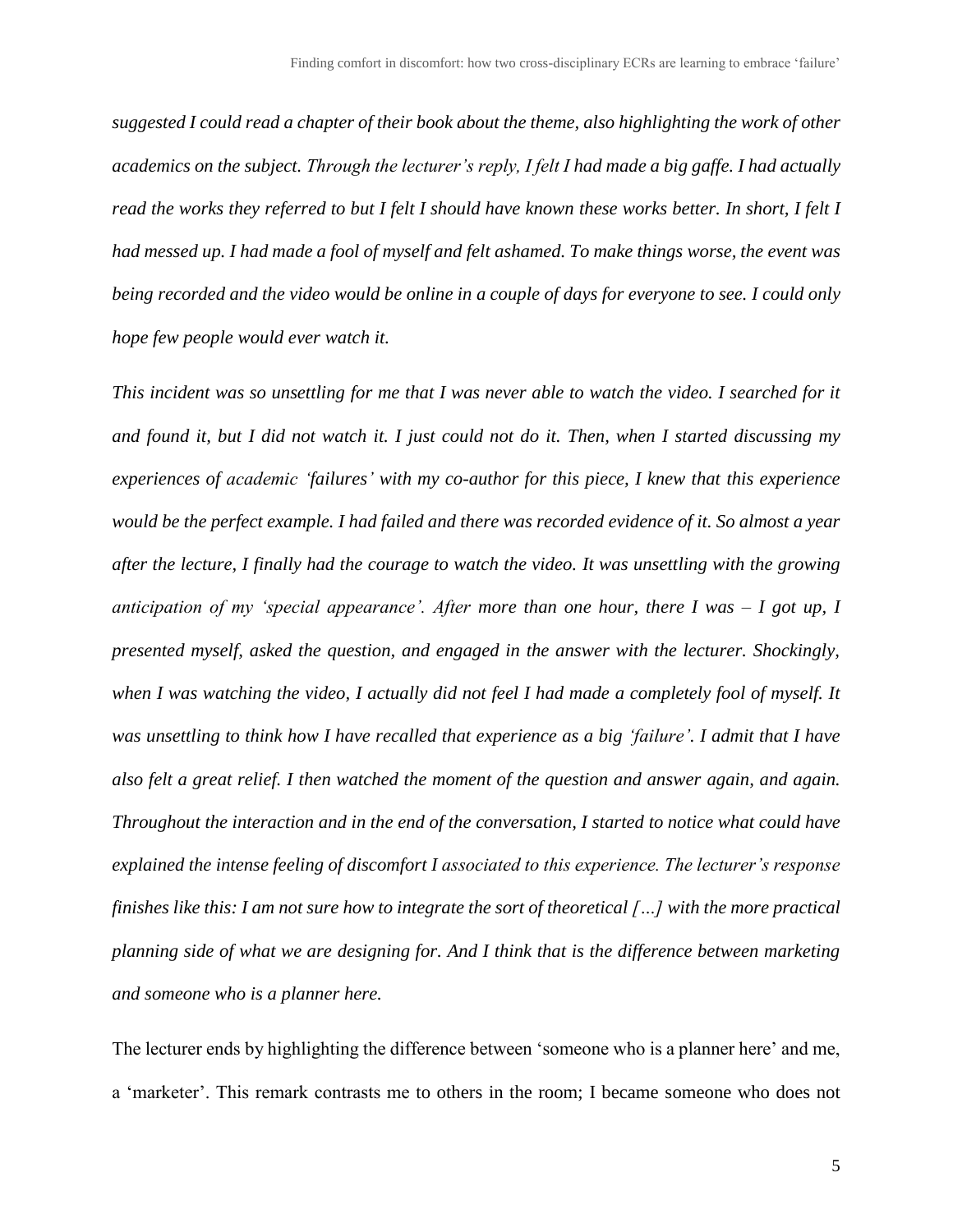belong. That is, I was pointed out as a stranger (Ahmed, 2000). According to Ahmed, "*some bodies are recognized as strangers*, as bodies out of place" (2014: 211, italics in original). This recognition involves an affective judgement towards the lack of fit between a body and a place. In the Q&A of the lecture, my body was recognized as one that does not belong to the place. Ahmed alerts us that those "who do not sink into spaces, whose bodies are registered as not fitting, often have to work to make others comfortable" (2014: 224). By demarcating cross-disciplinary researchers as out of place, there is also a demarcation of bodies 'in place'. Such bodies are recognized as bodies that reflect back that space without effort; such bodies can feel comfort. In the example above, the 'out of placeness' of my body marked me out as the one that did not quite who fitted in ('a planner'). The public recognition of my 'out of placeness' enabled urban planners to feel in 'their' place. That is, my discomfort could have become a source of comfort to other in fit into that place. I was someone who entailed difference ('a marketer'), compared to someone that room.

 In this encounter, I was someone whose body did not reflect back that space; this misalignment between my body and the space evoked discomfort. Normativity works as a form of comfort, as it allows bodies to extend into spaces that have already taken their shape. As Ahmed points out, "the surfaces of social space are already impressed upon by the shape of such bodies […]. To be comfortable is to be so at ease with one's environment that it is hard to distinguish where one's body ends and the world begins" (2014: 148). In cross-disciplinary encounters, scholars do not experience this seamless relationship; we allow ourselves to remain messy (Avner et al., 2014). As we navigate through different events, courses, conferences, we do not usually experience 'a sinking in' sensation that one has when one is comfortable. Quite the contrary, our bodies are more likely to be pointed out or felt as awkward, unsettled in the multiple spaces we navigate. We often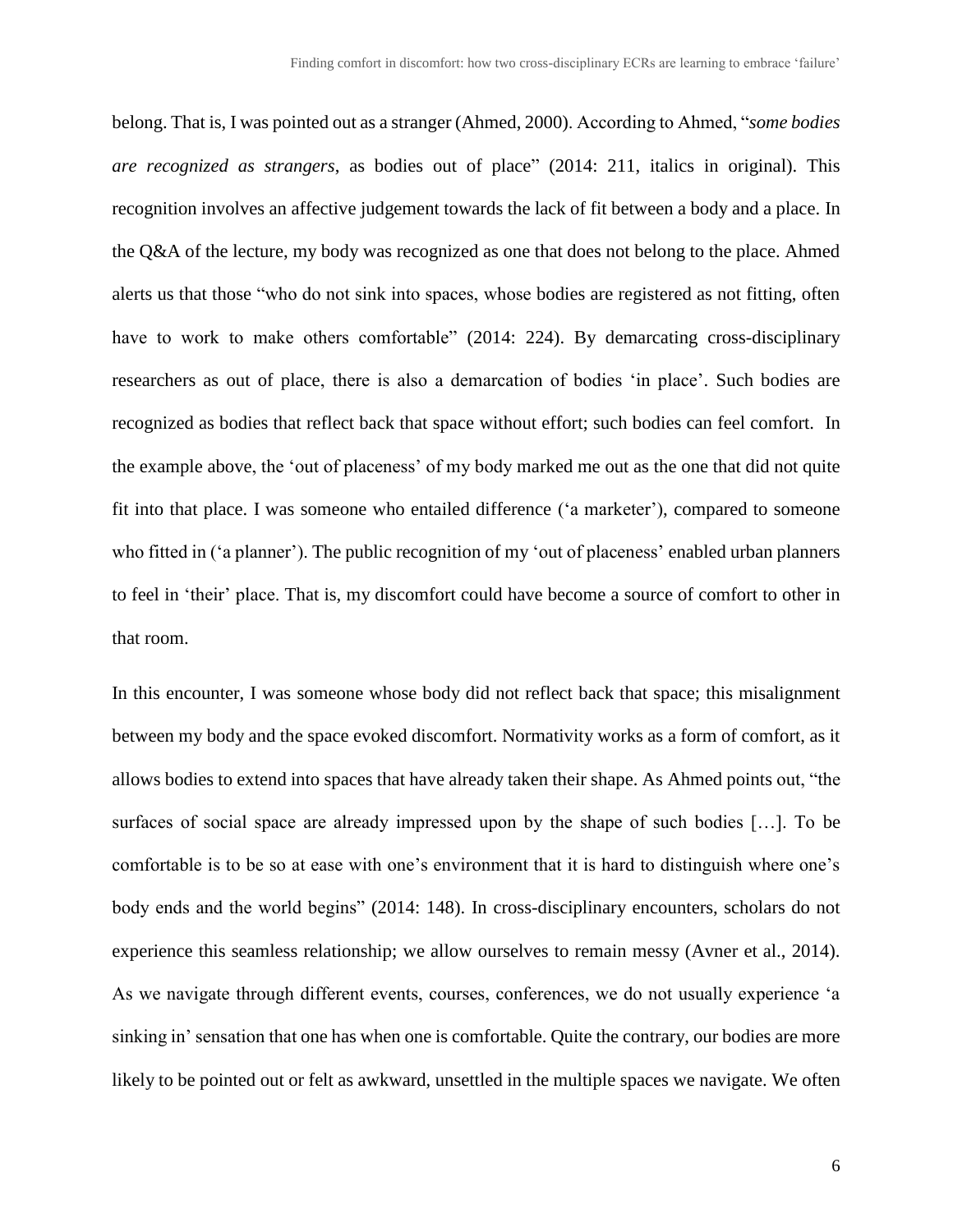embody such experiences as 'failures'. Taking again the example described above, I am not even sure what precise emotion I was feeling in that moment, but I certainly felt 'like shit'. But rather than accepting feelings of discomfort (as well as shame and other negative affects), I accepted my 'failure' in that encounter.

 Critical incident number 2: *The second critical incident is in relation to a conference I attended about halfway through my studies. My doctoral research looks at the impact of gentrification and diversity through the prism of the high street. . During my studies, I came across a fruitful field of enquiry which first introduced me to the world of business schools and marketing. In the early I remember reflecting on my trip to the conference that in order to manage the expectations of a marketing audience, I should probably disclaim that I was not a marketer like most attendees.*  Rather my background was in cultural studies and social policy, drawing on a variety of  *anthropological and urban studies approaches. I should also mention I was hoping to learn in which ways critical marketing might benefit my research. Of course, I was signposting myself as a stranger, a body out of place. But I hoped that highlighting my perceived marginality would provide an opportunity for attendees to reflect on my presentation from a different disciplinary*  lens and provide me with useful avenues for further investigation. I also hoped that I had pre- *empted a discussion of very specific disciplinary discourses and issues that I may not be able to respond to. During the question and answer session, the panel convenor asked to be granted the do with marketing?' I was shocked. The convenor, who after all had selected my paper to be part of their panel, asked me the one question I thought I had indicated at the start of my presentation days of my research, I attended many conferences that were relevant to this emerging field. I was subsequently invited to submit a presentation as part of a panel for a critical marketing conference. permission to ask the first question: 'Your research sounds interesting, but what does this have to*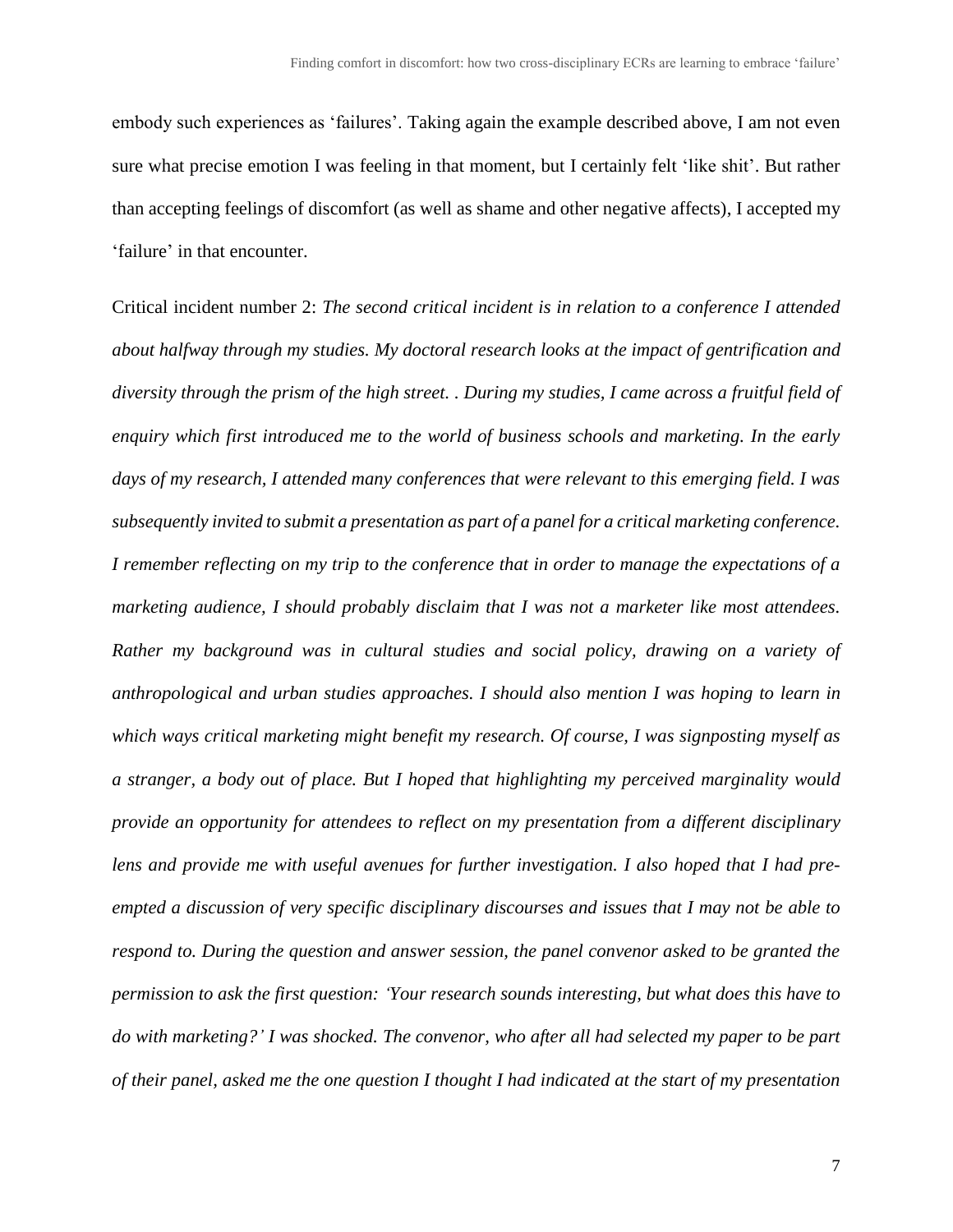*I* would not be able to answer. I cannot quite recall what exactly I answered, but in my memory, I  *embarrassedly mumbled something along the lines of attending the conference to help me make interjected and began answering on my behalf the ways in which my research was of relevance to marketing scholarship. Although I was grateful for the support, it still contributed to my growing feeling of unease. By having someone else speak up on my behalf, the discussion happened between the two scholars without my participation. As they were negotiating the marking of the field of critical marketing, they excluded me from the discussion. As they discussed the fitness of my research – or not – into the field, I was not included. The demarcation between them and me precluded an encompassing 'us'. I could not shape the space I was in, nor could I resist nor assimilate to it either, seen that I could not even join the conversation. I had 'failed' in making as I became too nervous to get actively involved in any of the discussions. I was worried of 'failing' again. precisely those connections between my research and the marketing discipline. Another attendee connections, I was just out of place. In the end, this feeling carried on for the rest of the conference,* 

 Ahmed (2014) argues that the difference between comfort and discomfort is not the difference between assimilation and resistance to particular spaces; it relates to inhabiting the normativities of a particular space differently. "To feel uncomfortable is precisely to be affected by that which persists in the shaping of bodies " (p. 155). In the incident above, I felt discomfort when the chair questioned my being in that particular space. Then, when the benevolent attendee acted on my behalf, although motivated by being supportive, my discomfort only increased as I felt I could not act whether in resistance or through assimilation. I am certain neither speaker had intended to make me feel uncomfortable. The discomfort I felt resulted from my embodied out-of-placeness. Yet, the actions of these researchers – bodies that seemingly fit into the social space better than me –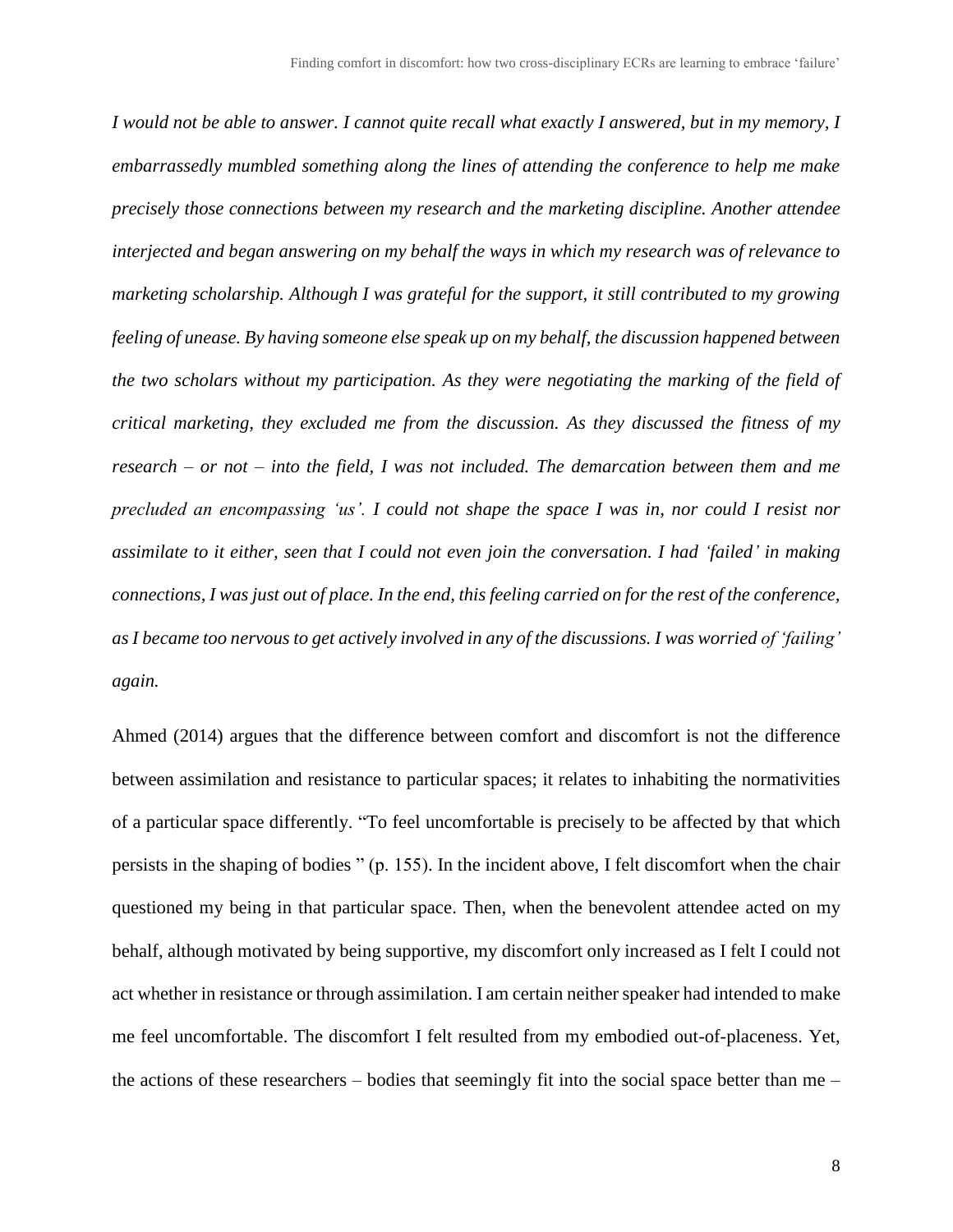made me feel like I was 'failing': their actions framed an affective and affiliating assemblage that feels like failing. The experience of being (…) an outsider trying to belong to a culture that is not one's own, can also at times feel like failure" (p. 5). My embodied experience of doing crossseemed out of my reach and control. As Hickey-Moody (2019) argues, "not being in control often disciplinary research, although celebrated by funders, journals, and other agents in the academic landscape, was negative.

 We started this intervention highlighting how discomfort often manifests as an embodied experience of failure as we are either feeling out of place or being pointed out as such. But could "Messiness can be an incredibly productive methodological, theoretical, and ethical undertaking disciplinary ECRs, could embrace our messy bodies?? What if instead of feeling ashamed or scared by 'failures', inadvertently perpetuating a culture of sanitising messiness, – we could bypass these feelings of discomfort – and find comfort in discomfort? Maybe we could embrace a pedagogy of discomfort (Boler, 2004; Boler and Zembylas, 2003)? In order to develop these ideas, we now wish to highlight two incidents that were marked by comfort during our academic journeys. our feelings of discomfort also be important components for transformations in academic spaces? full of unexpected and moving possibilities" (Avner et al., 2014: 62). What if we, two cross-

 Critical incident number 3: *One of my favourite courses during the PhD was a cross-disciplinary course I took in Norway. Not only many of us came from different fields, but many of us were also doing cross-disciplinary research. The faculty was composed by renowned scholars from multiple disciplines. Throughout the course, no norm and ideal from one specific field became more prevalent than others. Throughout the course, everyone seemed to be genuinely interested in each own fields. As everyone was 'out of place', no one was 'in place'. We were not trying to fit our other's work for their own position, rather than trying to transpose the other's research to our*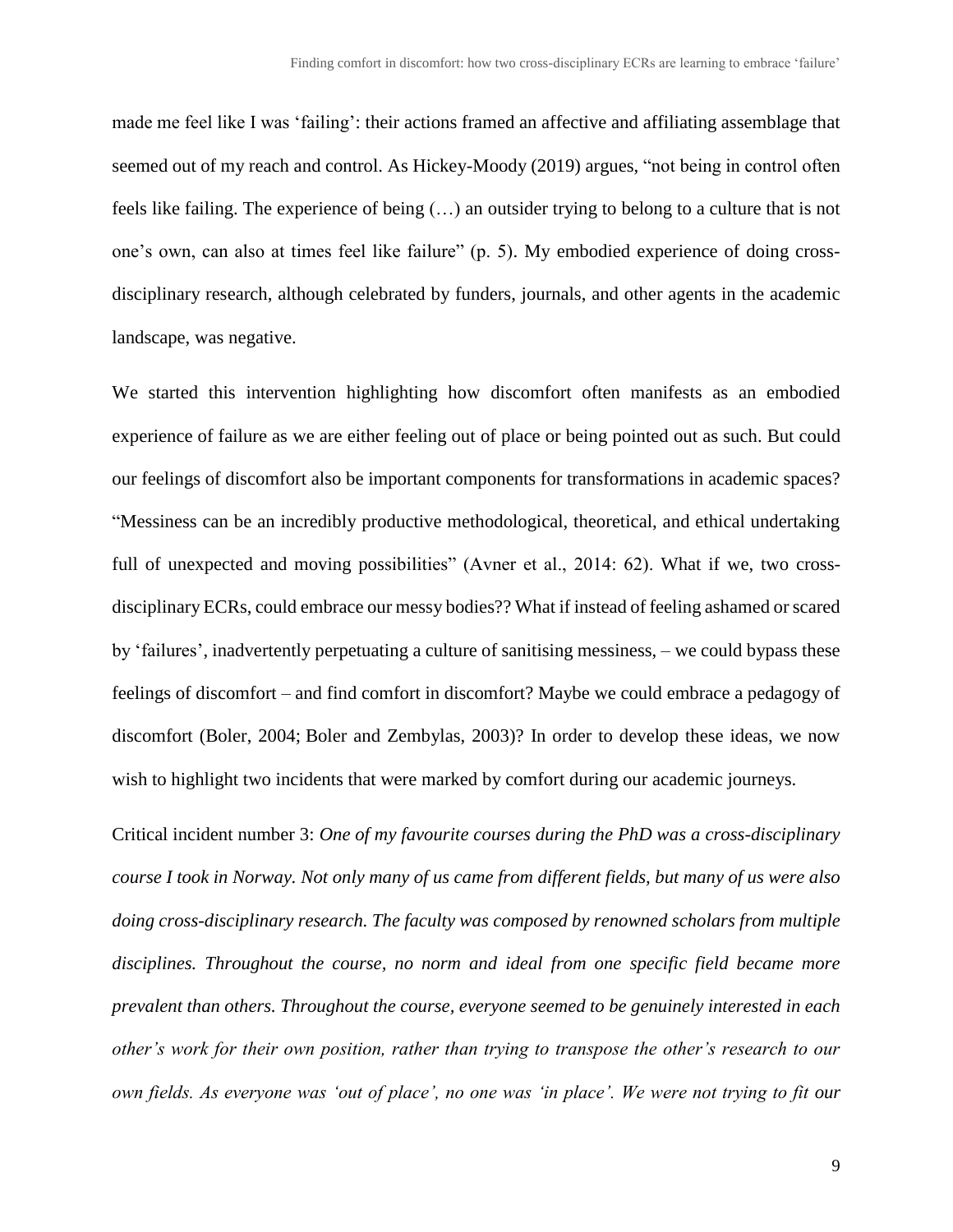bodies into that space and there was something very comforting on that. There was something  *soothing in not having to do an effort in adjusting my body to that space. In contrast to the critical*  incident number 1, my body was not recognised as a stranger. Rather, we were some sort of  *'common' strangers. Being used to be 'strangers', we recognise the commonality in our 'out of placeness'. We were all a bit messy. We started to embrace the comfort of sharing multiple*  academic spaces as messy bodies. For example, that course was probably the only one I did not have to justify the position of my research with the field. I did not have to make the effort in  *justifying my presence in that space. By not having to justify my presence in that space, there was a certain easiness. By not having to justify my presence in that course, my body felt welcomed in any field. I did not have to put any 'stitches' between my body and the social space. I could just that cross-disciplinary space. I did not have to highlight the connections between my research and cross that cross-disciplinary space, and this crossing felt effortless.* 

 Critical incident number 4: *This critical incident is not a singular event, but a number of experiences and moments that have accompanied my academic journey to date and provided me community and camaraderie that has helped me through difficult periods. Similarly, I would I have experienced (e.g., Harrowell et al., 2018; Gill, 2009; Kincheloe, 2001). This honesty and*  public acknowledgement of 'failure' by those more established in the academic hierarchy about  *the challenges they face, not least in cross-disciplinary work, has not completely alleviated discomfort in those perceived moments of failure; however, it has given me a sense of shared vulnerability among fellow academics. Through this feeling of shared vulnerability, I have realised with comfort. I am fortunate to work in a research centre with many cross-disciplinary scholars. Being able to share disappointments or common experiences with others has given a sense of occasionally come across articles published by other scholars that would openly explore barriers*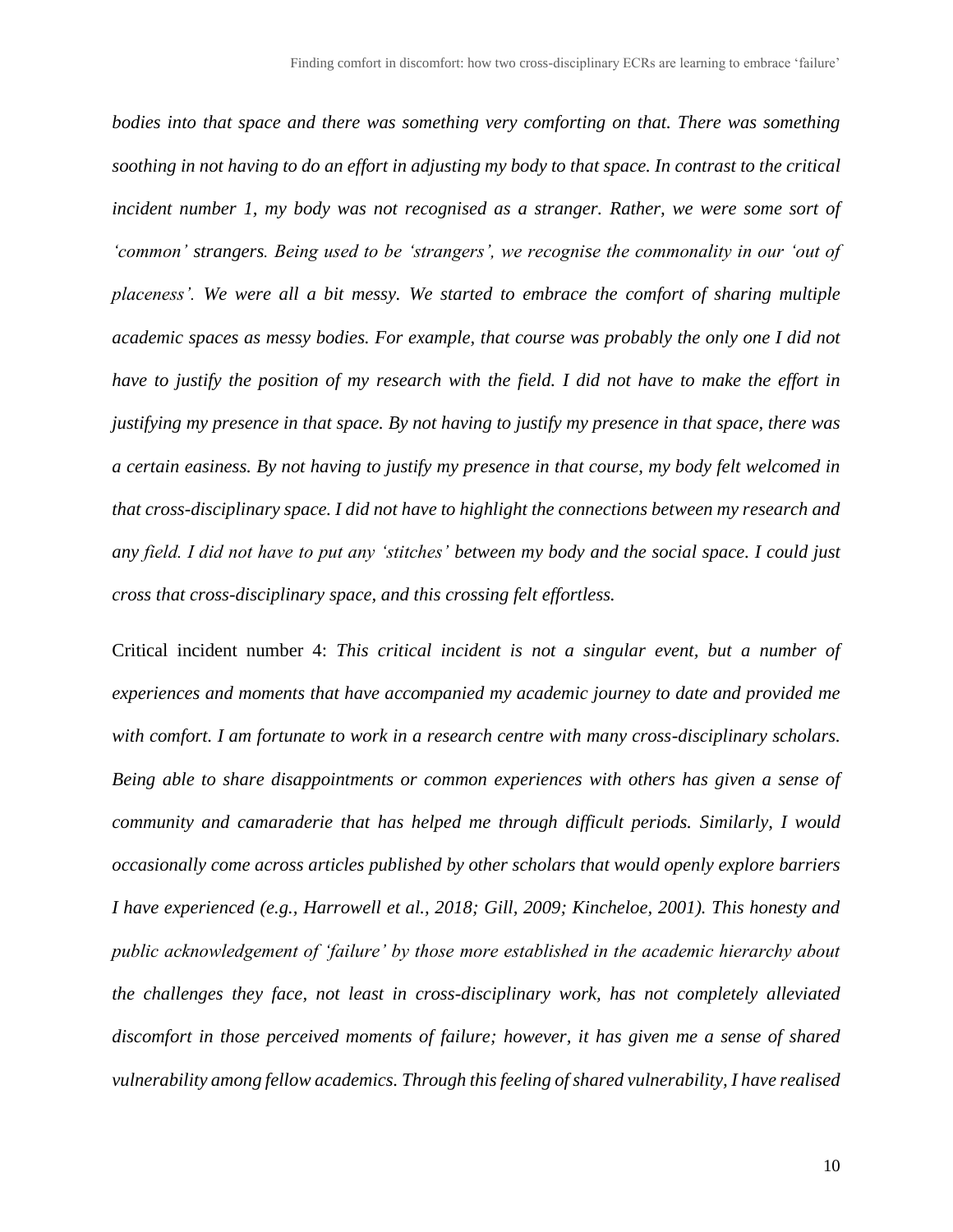*that maybe some of my 'failures' were less the result of my own actions, but rather the result of me trying to make my body fit into particular academic spaces and structures whose normativities I did not conform to.* 

 drive the positive affect of solidarity (Sharp and Nilan, 2017: 71). We start to recognize a utility in 'failure' and messiness (Hickey-Moody, 2019). The two incidents reflect a collective becoming of messy bodies, rather than an individual being-out-of-place. Discomfort can work as an individualization process (as shown in the first two incidents), when we felt we did not perform according to an ideal that entails increasing demands regarding performances, following the neoliberal mode of reproduction and heteronormative hegemony within academic spaces (eg. Clare, 2019). However, we believe discomfort can also work in a reverse way. The last two incidents show how we can instead mark 'messy bodies' collectively, by sharing discomfort we create another space-body in place, a place of comfort (see also Ablett et al., 2019). Through (dis)comfort, 'our messy bodies' can become aligned with 'messy spaces'. In the critical incidents presented above, we reflect how the negative affect of discomfort can also

 can take to remain critical towards and challenge academic traditions and conventions. By being 'messy bodies' as well as creating 'messy spaces', we can help break down the hegemonic normativities that make 'failures' appear impermissible in contemporary academia. As it stands, for us, the aftermath of such incidents was marked by ambiguity, uncertainty and disorientation in which we often felt discomfort in the spaces in which we found ourselves. Spaces, in which our 'messy bodies' did not fit. Even though such experiences were uncomfortable, they were also very important for us. These encounters have highlighted to us that sometimes, what we may perceive as 'failures' may be the result of associated emotions in particular situations, stemming from our As Avner et al. (2014) point out, embracing messiness is a political and ethical stance researchers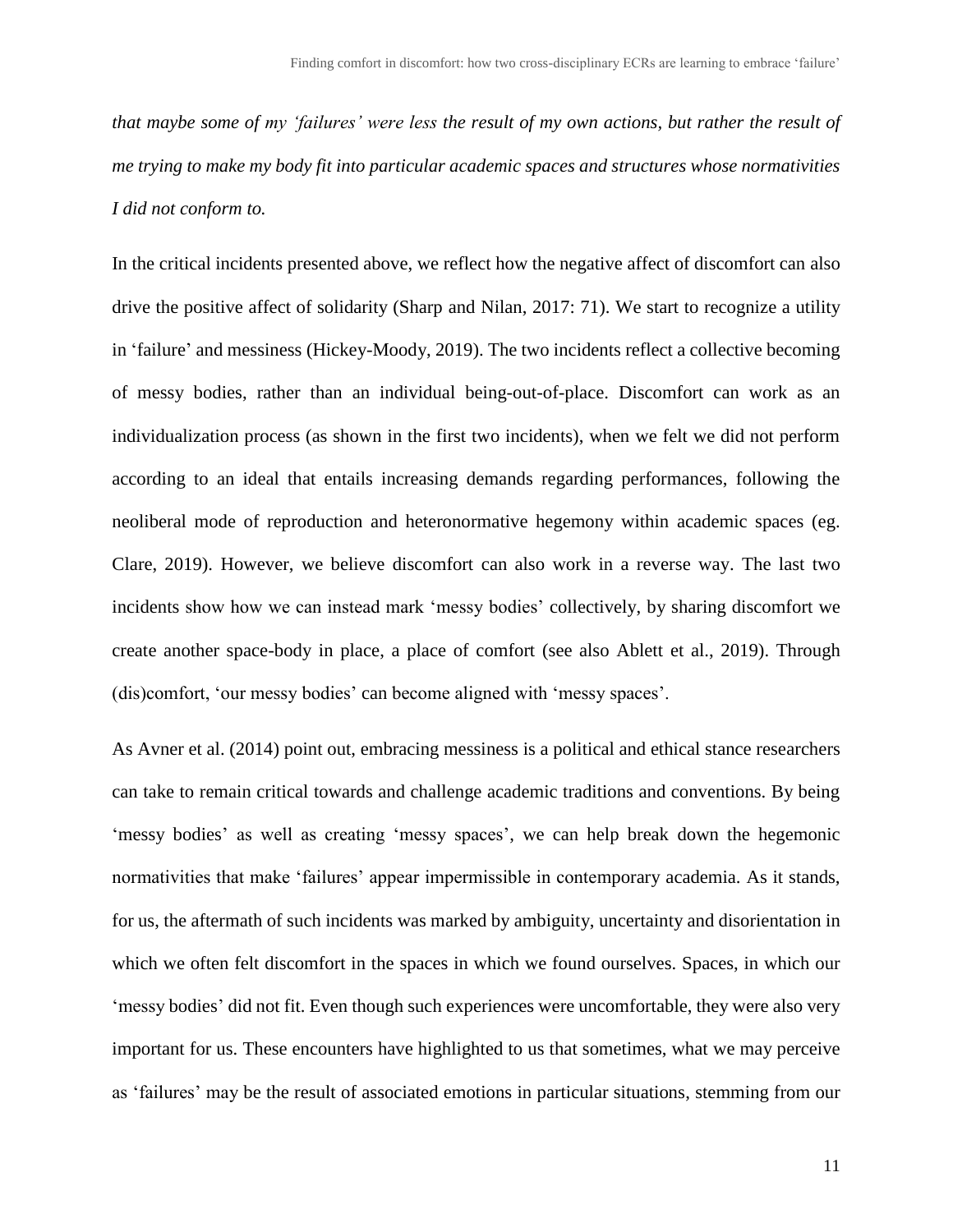own positionality as messy bodies in academic spaces. They also highlighted how we encountered comfort in other spaces, in messy spaces. Thus, we believe that we can reframe how we interpret moments of 'failure' in PhD education or cross-disciplinary work (see also Fitzpatrick and Longley, 2014). We believe such experiences can also become sources of comfort, personal growth and transformation.

 emotions shape who we are (with), what we see (and don't see), how we work and (dare to) research, as well as how we create academic spaces that embrace the discomfort in 'failing' (Boler, 2004; Boler and Zembylas, 2003; Bryan, 2016; Hess, 2018) – and even feel quite comfortable with that. We believe that both 'failure' and discomfort can be transformative, not just for ourselves, but also for the academic spaces in which we move. Wolfe and Mayes (2019) highlight *our*  point out how we academics often engineer our value "through engaging and affiliating within boundary making processes: ones that reward pre-defined knowledge practices and thus exclude others" (p. 284). They argue that our *becoming* as academics happens with the university assemblage, not separate from it. We want to start thinking about how we can use *our response- ability* to enable alternative entanglements within academic assemblages. A pedagogy of discomfort invites students, ECRs, mentors and educators to recognise how *response-ability* as academics in *our own entanglement* with academic assemblages. The scholars

 In the meantime, we want to thank those who have already started this process by showing us other possibilities of *becoming* and *happening with(in)* existing university assemblages. We would like to thank those who accepted our 'messy bodies', encouraged us to be lost, taught us how to seek comfort in those uncomfortable 'failures' and sometimes even discouraged us to seek comfort at all. Through such encounters we are have been able to start embracing 'failure' in multiple ways. Sometimes we can still 'feel like shit', whereas other times we can start rejoicing in such feeling.

12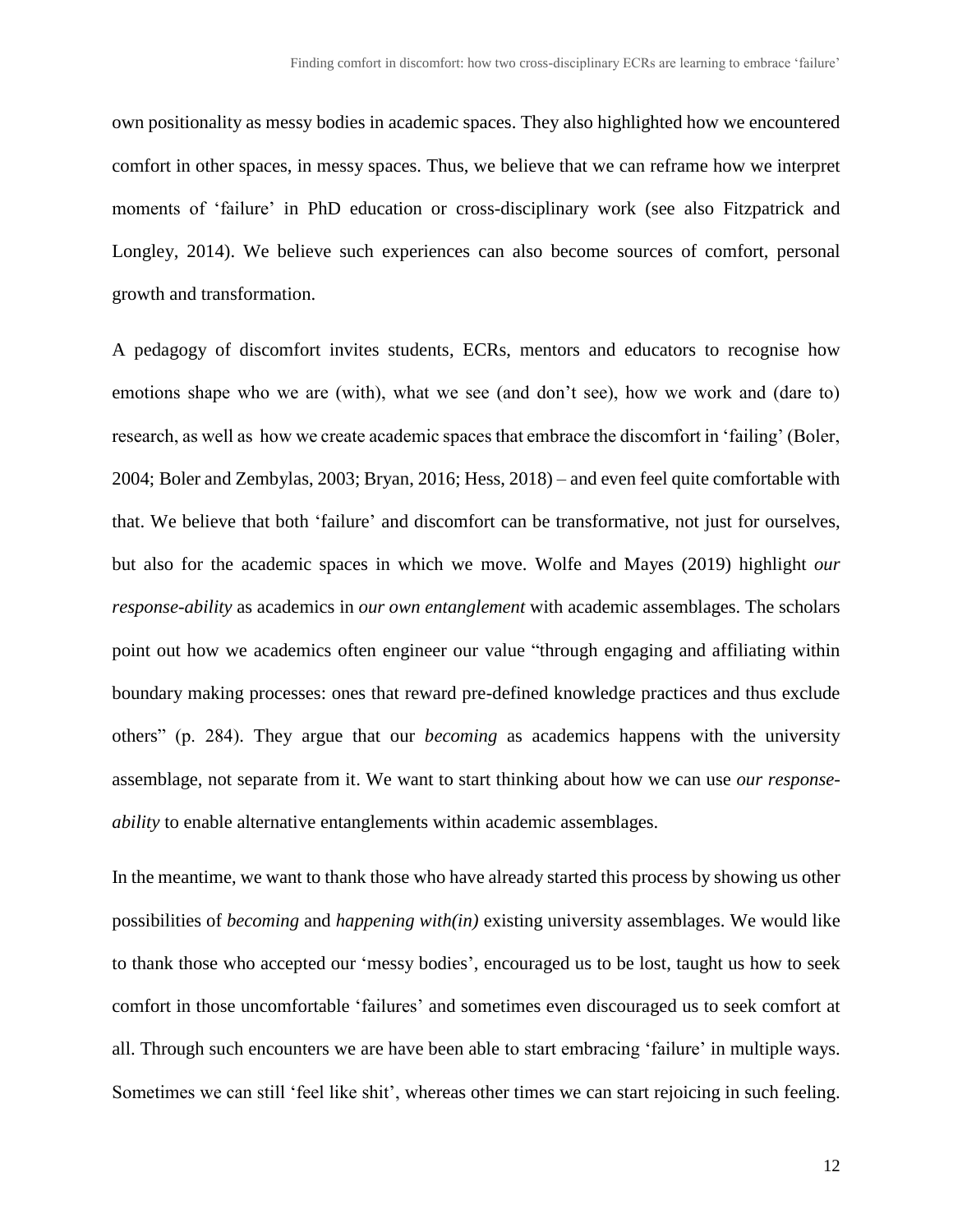Nevertheless, we would like to explore these multiple possibilities of 'failing' – through both comfort or discomfort – with fellow cross-disciplinary ECRs. In line with O'Goman and Werry (2012), we want to explore failure not as part of a journey towards success, but as "a generative, unsettling and revelatory force" (p. 1). As Halberstam (2011) has argued, failure can be both a style of navigating academia and a method for learning other ways of doing research – one that encompasses messiness and refuses to normalize knowledge systems. We, cross-disciplinary could start enjoying the feeling of getting lost in the research process, or we could start seeing some failing 'unsettling encounters' as therapeutic ones that uncover so much about *us*, *others* and *our fields*. In sum, we believe that by embracing our failures and discomfort we can together create 'messy spaces' that are transformative. We can together reject available scripts for living, loving and researching, "along with an excitement in the face of the uncertainty of where the discomfort may take us" (Ahmed, 2004, p. 155). As "the process of being together re-makes us" (Hickey- Moody, 2019, p. 11), we now realize, like Halberstam (2011), we not only want to fail more, but ECRs, as messy bodies could then also start having fun with such processes. For example, we also better, by failing together with others.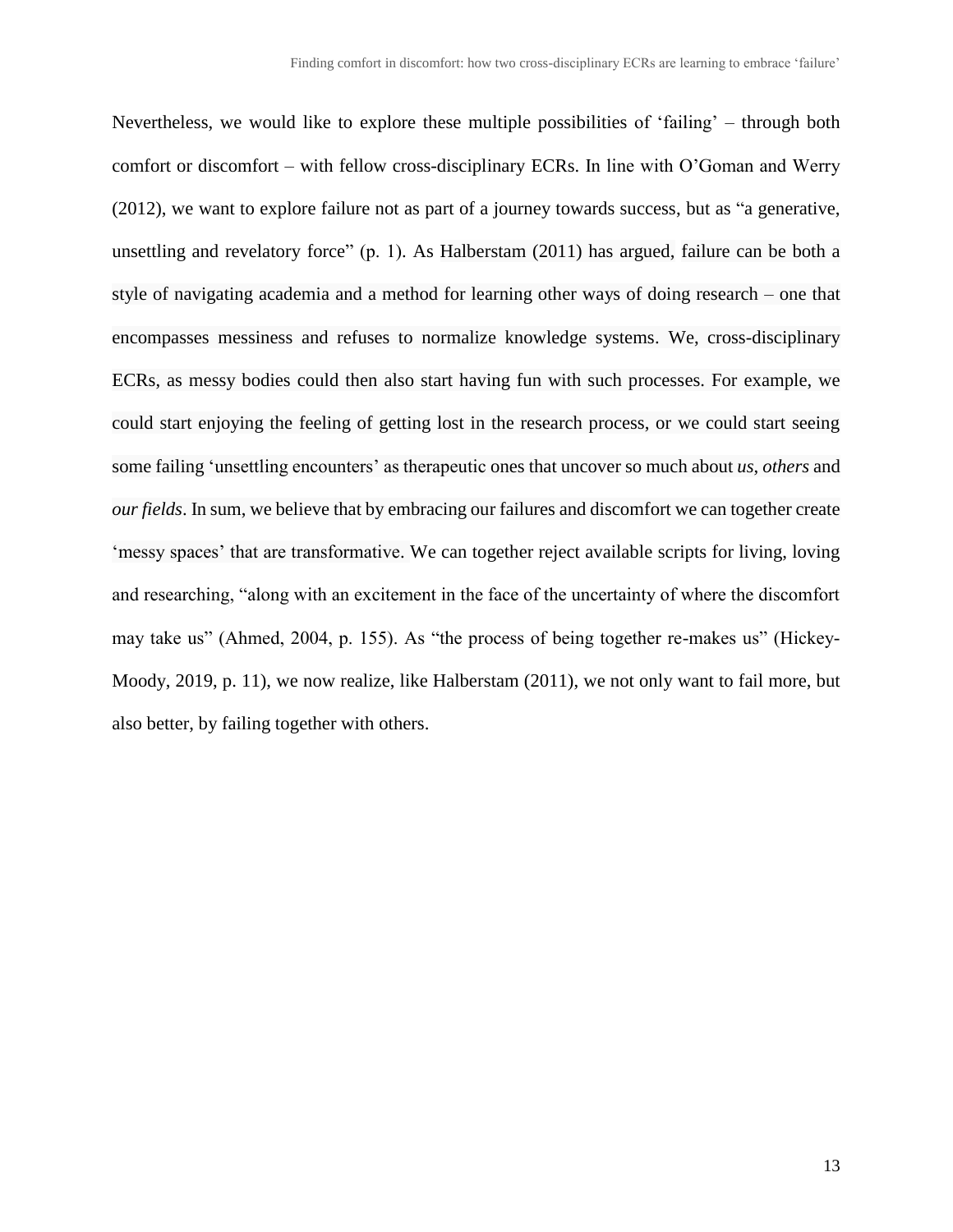## **References**

Ablett, E., Griffiths, H., & Mahoney, K., 2019. (Dis) Assembling the Neoliberal Academic Subject: When PhD Students Construct Feminist Spaces. In: Breeze, M., Taylor, Y. & Costa, C. (eds.) Time and Space in the Neoliberal University: Futures and Fractures in Higher Education. Palgrave Macmillan, Cham, pp. 65-91.

Ahmed, S., 2000. Strange encounters: Embodied others in post-coloniality. Routledge, London.

Ahmed, S., 2014. The cultural politics of emotion. Edinburgh University Press, Edinburgh.

 Physical activity, feelings, and transdisciplinarity. Emotion, Space and Society 12, 55–62. Avner, Z., Bridel, W., Eales, L., Glenn, N., Walker, R. L., & Peers, D., 2014. Moved to messiness:

Blackman, L., Venn, C., 2010. Affect. Body & Society 16(1), 7-28.

Blackman, L., 2012. Immaterial Bodies: Affect, Embodiment, Mediation. Sage, London.

Boler, M., 2004. Feeling power: Emotions and education. Retrieved 29 November 2019, from https://ebookcentral-proquest-com.ezp.sub.su.se.

 Boler, M., Zembylas, M., 2003. Discomforting truths: The emotional terrain of understanding differences. In: Trifonas, P.P. (ed.), Pedagogies of difference: Rethinking education for social justice. Routledge, New York, pp. 110–136.

 Bryan, A., 2016. The sociology classroom as a pedagogical site of discomfort: Difficult knowledge and the emotional dynamics of teaching and learning. Irish Journal of Sociology 24(1), 7–33.

 critical incident technique: 1954-2004 and beyond. Qualitative Research 5(4), 475–497. Butterfield, L. D., Borgen, W. A., Amundson, N. E., Malio, A.-S. T., 2005. Fifty years of the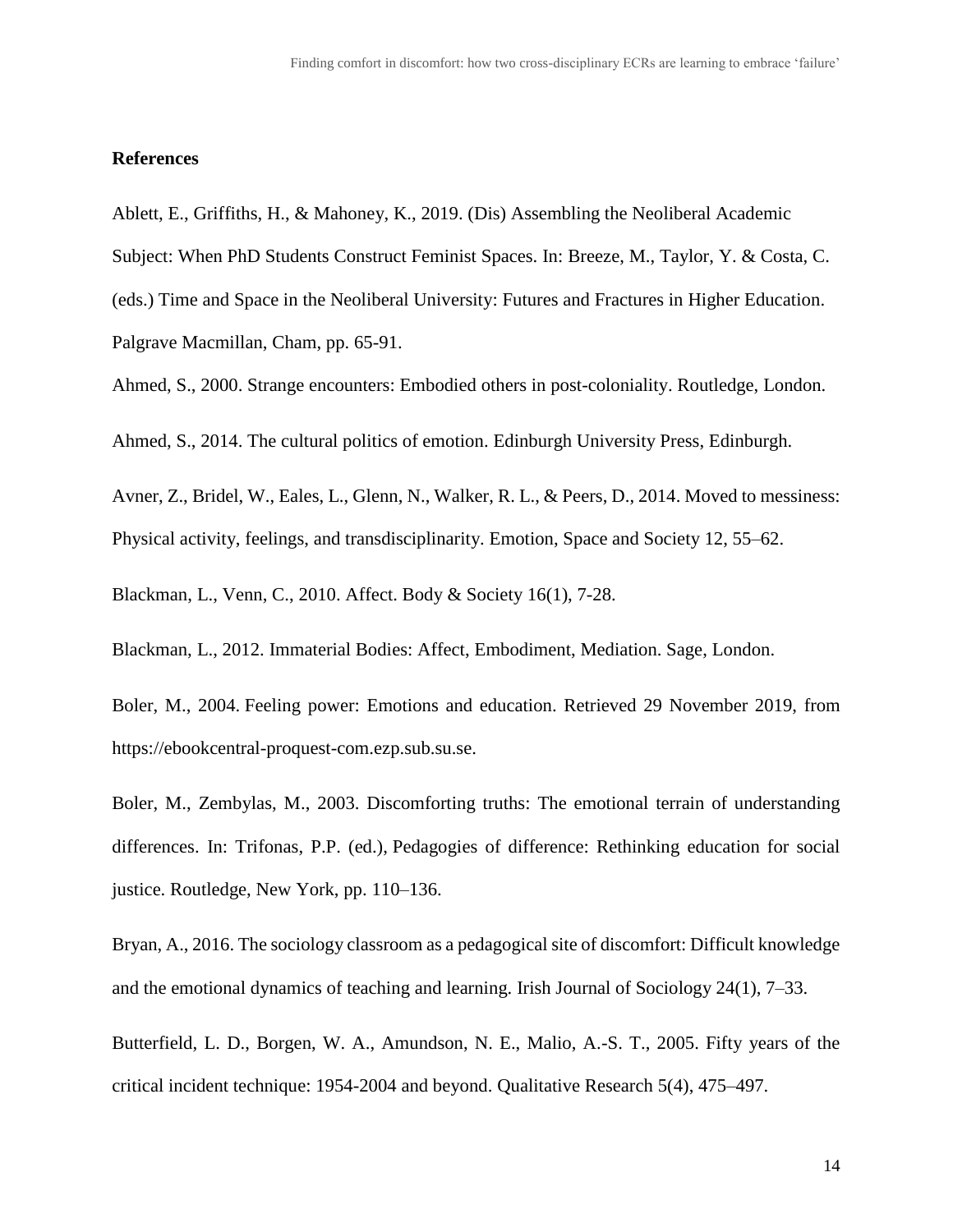Clare, N., 2019. Can the failure speak? Militant failure in the academy. [Emotion, Space and](https://www.sciencedirect.com/science/journal/17554586)  [Society](https://www.sciencedirect.com/science/journal/17554586) 33, DOI: 100628.

Cope, J., Watts, G., 2000. Learning by doing. An exploration of experience, critical incidents and reflection in entrepreneurial learning. International Journal of Entrepreneurial Behaviour and Research 6(3), 104–124.

 Space and Society 12, 49-54. Fitzpatrick, K., Longley, A., 2014. Embodiment and affect in research collaborations. Emotion,

Flanagan, J.C., 1954. The critical incident technique. Psychological Bulletin 51(4), 327–358.

 and Gill, R., (eds.) Secrecy and Silence in the Research Process: Feminist Reflections. Gill, R., 2009. Breaking the Silence: The hidden injuries of neoliberal academic. In: Flood, R., Routledge, London, pp. 228–244.

 Halberstam, J., 2011. The Queer Art of Failure. Duke University Press, Durham and London. Harrowell, E., Davies, T., Disney, T., 2018. Making Space for Failure in Geographic Research, The Professional Geographer 70(2), 230–238.

 Encounter". Philosophy of Music Education Review 26(1), 24–45. Hess, J., 2018. A "Discomfortable" Approach to Music Education Re-envisioning the "Strange

 Hickey-Moody, A., 2019. Three Ways of Knowing Failure - MAI: Feminism & Visual Culture. Retrieved 29 November 2019, from https://maifeminism.com/three-ways-of-knowing-failure/.

 Kincheloe, J., 2001. Describing the Bricolage: Conceptualising a New Rigor in Qualitative Research. Qualitative Inquiry 7(6), 679–692.